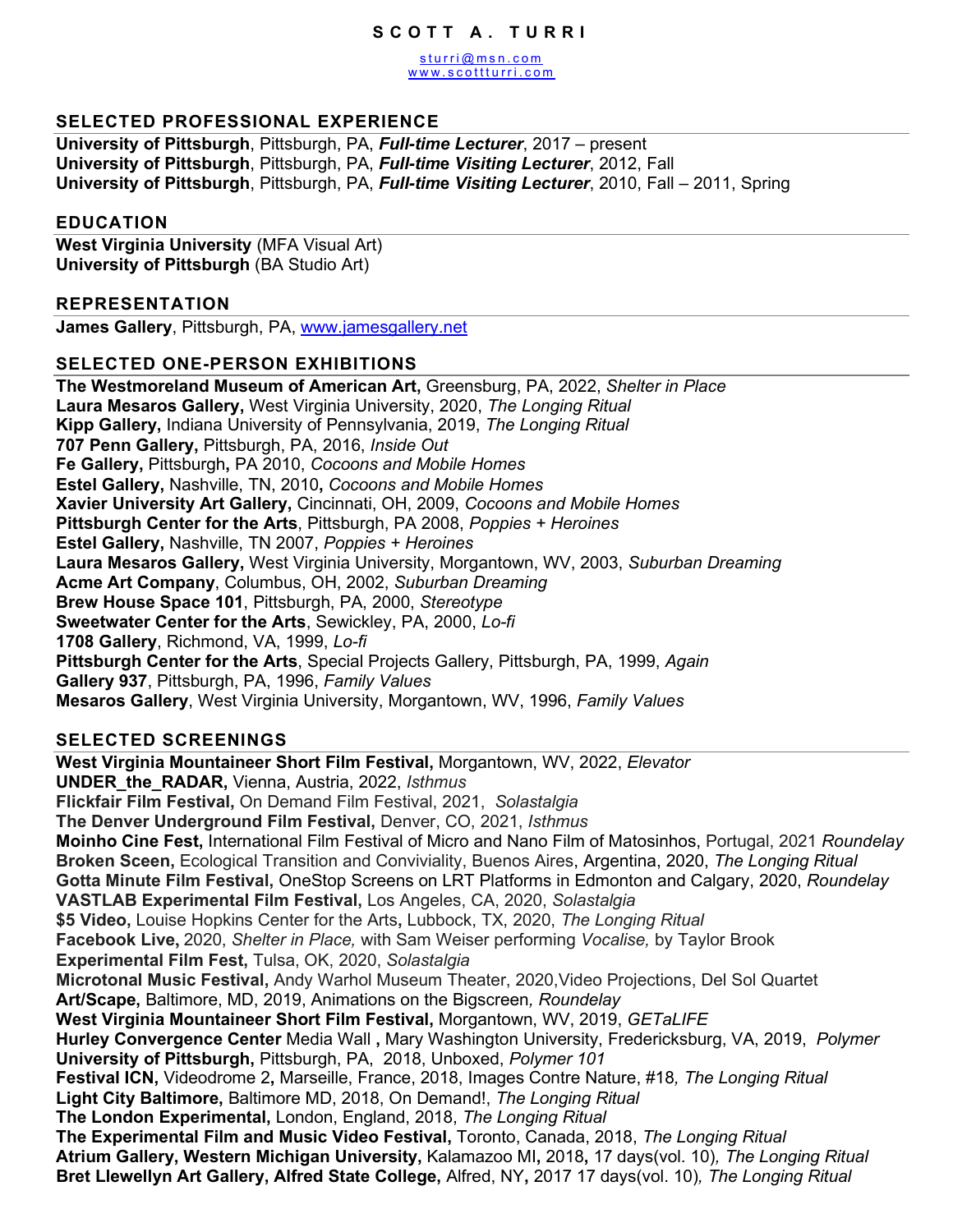# **SELECTED GROUP EXHIBITIONS**

**Galactic Panther Gallery,** Alexandria, VA, 2022, *New Hue* **Manifest Gallery,** Cincinnati, OH, 2022, *Tondo* **Galactic Panther Gallery,** Alexandria, VA, 2021, *ESP - Extrasensory Perception* **C&G Gallery,** Pittsburgh, PA, 2019, *Multiplicity*  **Brew House Gallery,** Pittsburgh, PA, 2019, *What Deepest Remains*  **James Gallery,** Pittsburgh, PA, 2019, *Multiplicity*  **707 Gallery,** Pittsburgh, PA, 2019, *Portals,* curated by Kate Lydon **Pittsburgh Center for the Arts,** Pittsburgh, PA, 2019, *Group A: Celebrating 75 Years*  **The Westmoreland Museum of American Art,** Greensburg, PA, 2018, *Artists Who Teach* **Huntington Museum of Art,** Huntington, WV, 2018, *Exhibition 280*  **937 Gallery,** Pittsburgh PA, 2018, *Camouflage,* curated by Johanna Lasner **Brooklyn Waterfront Artists Coalition,** Brooklyn, NY**,** 2018, *In the Groove: Exhibition of Album Cover Art* **BoxHeart Gallery,** Pittsburgh PA, 2017, *Group A NOW!* **Sweetwater Center for the Arts,** Pittsburgh, PA, 2017, *Compulsion, National Juried Exhibition of Abstract Art* **SPACE Gallery** Pittsburgh, PA, 2016, *John Riegert*  **SPACE Gallery** Pittsburgh, PA, 2016, *Degrees of Separation*  **Pittsburgh Center for the Arts**, Pittsburgh, PA, 2016, *Group A, Works* **Carrie Furnaces National Historic Landmark**, Swissvale PA, 2015, *Alloy Project* **University Art Gallery,** University of Pittsburgh, Pittsburgh, PA 2015, *Reverberations, Faculty Exhibition* **Todd Art Gallery,** MTSU, Murfreesboro, TN, 2015, *Still Life: The Art of Moonshine* **Artist Image Resource,** Pittsburgh, PA, 2015, *First Impressions* **James Gallery,** Pittsburgh, PA, 2015, *Headliners*  **Marshall University School of Art & Design**, Huntington, WV, 2015, *4th Annual National Juried Exhibition* **Claypool-Young Art Gallery,** Morehead State University, Morehead KY, 2014, *Biomorphic*  **American Jewish Museum,** Pittsburgh, PA, 2014, *This Is Not A Dream* **James Gallery,** Pittsburgh, PA, 2014, *Response* **Launch Pad Cooperative Gallery,** Toledo, OH, 2013, *Experimental Video Festival* **TEJAS Gallery**, Dayton, OH, 2013, *Distillations II* **Dairy Barn Arts Center,** Athens, OH, 2013, *OH+5* **TRAF,** Trust Arts Education Center, Pittsburgh, PA, 2013 *Juried Visual Art Exhibition*  **Westmoreland Museum of American Art, Robertshaw Gallery,** Greensburg, PA, 2013, **2***-Person Exhibition* **Shady Side Academy,** Fox Chapel, PA, 2013**,** *ArtBeat: Taking the Pulse of Contemporary Art in Pittsburgh* **Southern Alleghenies Museum of Art,** Loretto, PA, 2012, *Biennial 2012* **Gallery Temenos,** GalleryTemenos.com**,** *Absence,* 2012 **Westmoreland Museum of American Art,** Greensburg, PA, 2012, *The Westmoreland Biennial*  **University of Mary Washington Galleries,** Fredericksburg, VA, 2012, Mid-Atlantic New Painting **University of Pittsburgh,** Pittsburgh, PA 2011, *Faculty Exhibition* **Buckham Gallery,** Flint, MI, 2011, *Romp and Resolve*  **Fein Art Gallery,** Pittsburgh, PA, 2011, *Love and Loss* **The Freedman Gallery at Albright College,** Reading, PA, 2011, *Gender Matters/Matters of Gender* **Southern Alleghenies Museum of Art,** Loretto, PA, 2010, *Biennial 2010* **Carnegie Museum of Art,** Pittsburgh, PA 2010, 100*th Annual Associated Artists of Pittsburgh* **The Westmoreland Museum of Art,** Greensburg, PA, 2010, *The Westmoreland Biennial* **The SoFA Gallery**, Indiana University, Bloomington, IN, 2010, *Kinsey Institute 2010 Juried Exhibition* **Los Angeles Center for Digital Art,** Los Angeles, CA**,** 2009, *Snap to the Grid* **The LoDi Project,** Raleigh, NC 2009, *Architectural Spaces* **Brew House Space,** Pittsburgh, PA 2009, *Eye Candy, Group A* **Murray State University,** Murray, Kentucky 2009, *Kentucky National 2009*  **Southern Alleghenies Museum of Art.,** Loretto, PA 2008, *Biennial 2008* **University of Pittsburgh,** Pittsburgh, PA 2008, *Faculty Exhibition* **Xavier University Art Gallery,** Cincinnati, OH 2008, *Art at the X, National Juried Exhibition*  **Fe Gallery,** Pittsburgh, PA, 2008, *In the Making 250 Years/250 Artists* **Mendelson Gallery,** Pittsburgh, PA 2008, *Group Show* **Clarion University Art Gallery,** Clarion, PA 2008, *Faculty Exhibition*  **Fox Art Gallery, University of Pennsylvania,** Philadelphia, PA 2008, *Origins in Contemporary Art*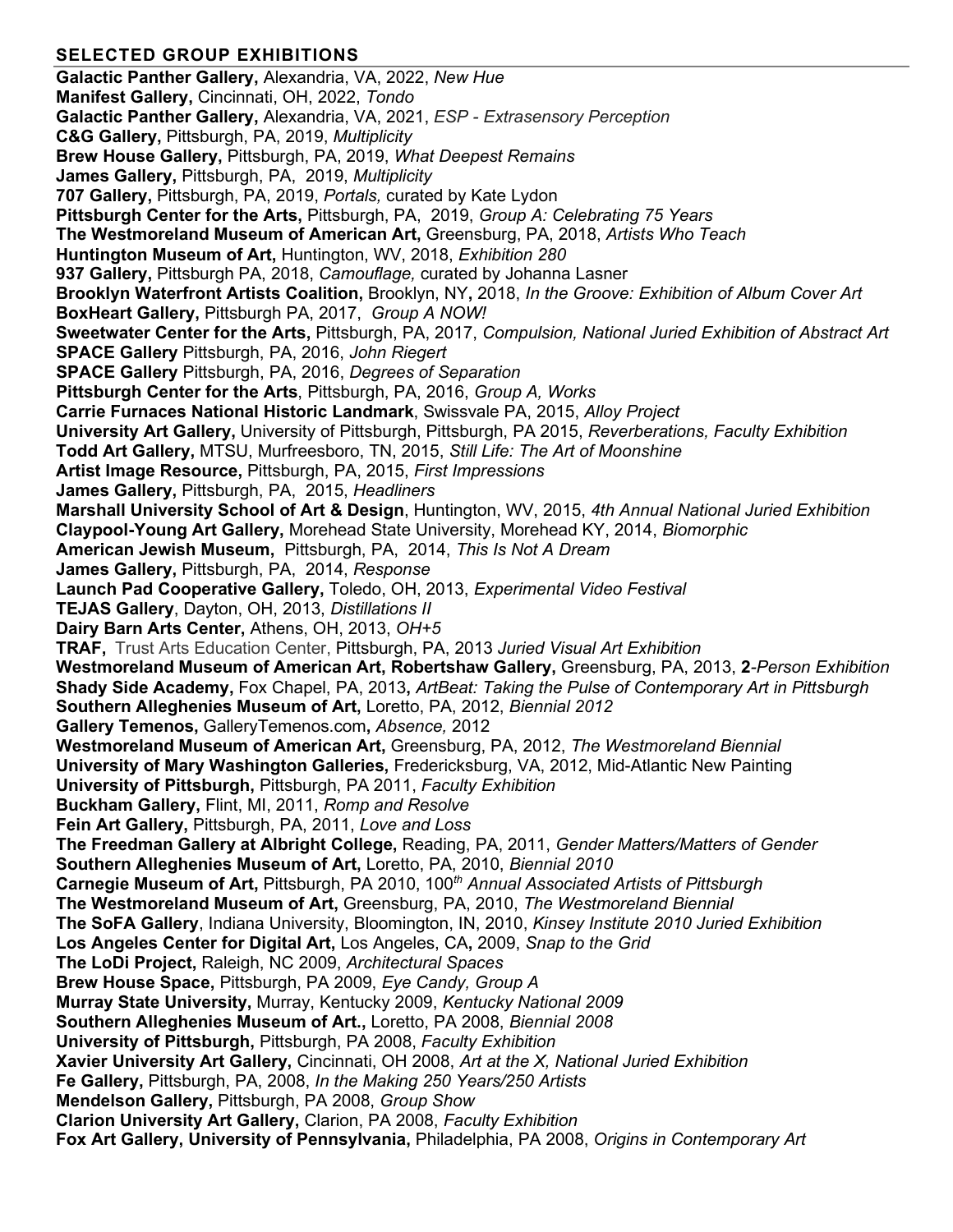# **SELECTED GROUP EXHIBITIONS** (continued)

**Estel Gallery,** Nashville, TN 2007, *Artrageous 20* **Carnegie Museum of Art,** Pittsburgh, PA 2007, *97th Annual Associated Artists of Pittsburgh* **Bickett Gallery,** Raleigh, NC 2007, *4 Person Group Show* **Clarion University Art Gallery,** Clarion, PA 2007, *Faculty Exhibition*  **Carnegie Museum of Art,** Pittsburgh, PA 2006, *96th Annual Associated Artists of Pittsburgh* **Estel Gallery,** Nashville, TN 2006, *Group Exhibition* **LSU Union Art Gallery,** Baton Rouge, LA 2006, *A National Compact Competition and Exhibit*  **Kauffman Gallery – Huber Art Center**, Shippensburg, PA 2006, *7th Annual National Exhibition* **The Art Institute of Pittsburgh,** Pittsburgh, PA 2006, *Faculty Art Exhibition* **The Hoyt Institute of Fine Arts,** New Castle, PA 2005, *Hoyt Mid-Atlantic Juried Art Competition* **Clarion University of Pennsylvania Art Gallery**, Clarion, PA 2005. *Faculty Art Exhibition* **Washington County Arts Council,** Hagerstown, MD 2005, *100 Doves* **Southern Alleghenies Museum of Art, Ligonier Valley***, Ligonier, PA 2004, Southern Pennsylvania Council for the Arts Ninth Annual* **Arte e Pensieri**, Rome, Italy 2004, *Droppings* **Fe Gallery,** Pittsburgh, PA 2004, *Casa* **Bickett Gallery,** Raleigh, NC 2004, *Turning Urban* **Westmoreland Museum of American Art,** Greensburg, PA 2004, *Biennial* **Castello del Seprio,** Milan, Italy 2004, *Droppings* **Fe Gallery,** Pittsburgh, PA 2003, *Group A New Works* **Pittsburgh Center for the Arts,** Pittsburgh, PA 2003, *Generation ART: New Breed Pittsburgh Artists* **Westmoreland County Community College Gallery,** Youngwood, PA, 2003, *Droppings* **Galleria Civica d'Arte Moderna – Spoleto**, Spoleto, Italy, 2003, *Le Vie Moderne* **Arte e Pensieri Gallery,** Rome, Italy, 2003, *Le Vie Moderne* **The Andy Warhol Museum,** Pittsburgh, PA, 2002, *92nd Annual AAP* **University Museum – Indiana University of Pennsylvania,** Indiana, PA, 2002 *Seventh Annual Southwestern Pennsylvania Art Exhibition* **Carnegie Museum of Art**, Pittsburgh, PA, 1996, 1997, 1998, 2000, 2001,*86th, 87th, 88th, 90th, 91st Annual AAP* **Pentimenti Gallery**, Philadelphia, PA, 2001, *Introduction*

## **SELECTED BIBLIOGRAPHY**

**Moinho Cine Fest Catalog,** International Film Festival of Micro and Nano Film of Matosinhos, Portugal, 2021 **Alloy Temporary Site-based Artworks Catalog,** 2019 **Exhibition 280 Catalog,** Huntington Museum of Art**,** Huntington, WV, 2018 **Exhibition Catalog** University of Pittsburgh Faculty Exhibition, 2015 **Artslant Worldwide,** <http://www.artslant.com/ew/articles/show/44169>**,** John Wilmes, October 9, 2015 **Reverberations Catalog,** University of Pittsburgh Faculty Exhibition, 2015 **Pittsburgh City Paper,** Nadine Wasserman, June 18, 2014 **Pittsburgh Tribune-Review,** Kurt Shaw, May 21, 2014 **Studio Visit, volume 23 Pittsburgh Post-Gazette,** Mary Thomas, June12, 2013 **Pittsburgh Post-Gazette,** Mary Thomas, May 30, 2012 **Gender Matters/Matters of Gender Exhibition Catalog,** Freedman Gallery, Albright College, 2011 **Mid-Atlantic New Painting Catalog,** University of Mary Washington Galleries**,** Fredericksburg, VA, 2012 **Pittsburgh Tribune-Review,** Kurt Shaw, July 18, 2010 **The Tennessean, MiChelle Jones**, February 21, 2010 **Nashville Scene, Joe Nolan**, February, 4, 2010 **Nashville Scene, David Maddox**, January 13, 2010 **The LoDi Project,** Architectural Spaces Catalog, 2009 **Kentucky National Catalog,** Murray University, Kentucky, 2009 **Squirrel Hill Magazine,** Winter 2008 **Art in America,** Kristina Olson, May 2008 **In the Making 250 years Catalog,** Pittsburgh, PA 2008 **Pittsburgh Tribune-Review,** Kurt Shaw, January 10, 2008 **Pittsburgh Post-Gazette,** Mary Thomas, January 9, 2008 **The Tennessean,** Jonathan Marx, April 20, 2007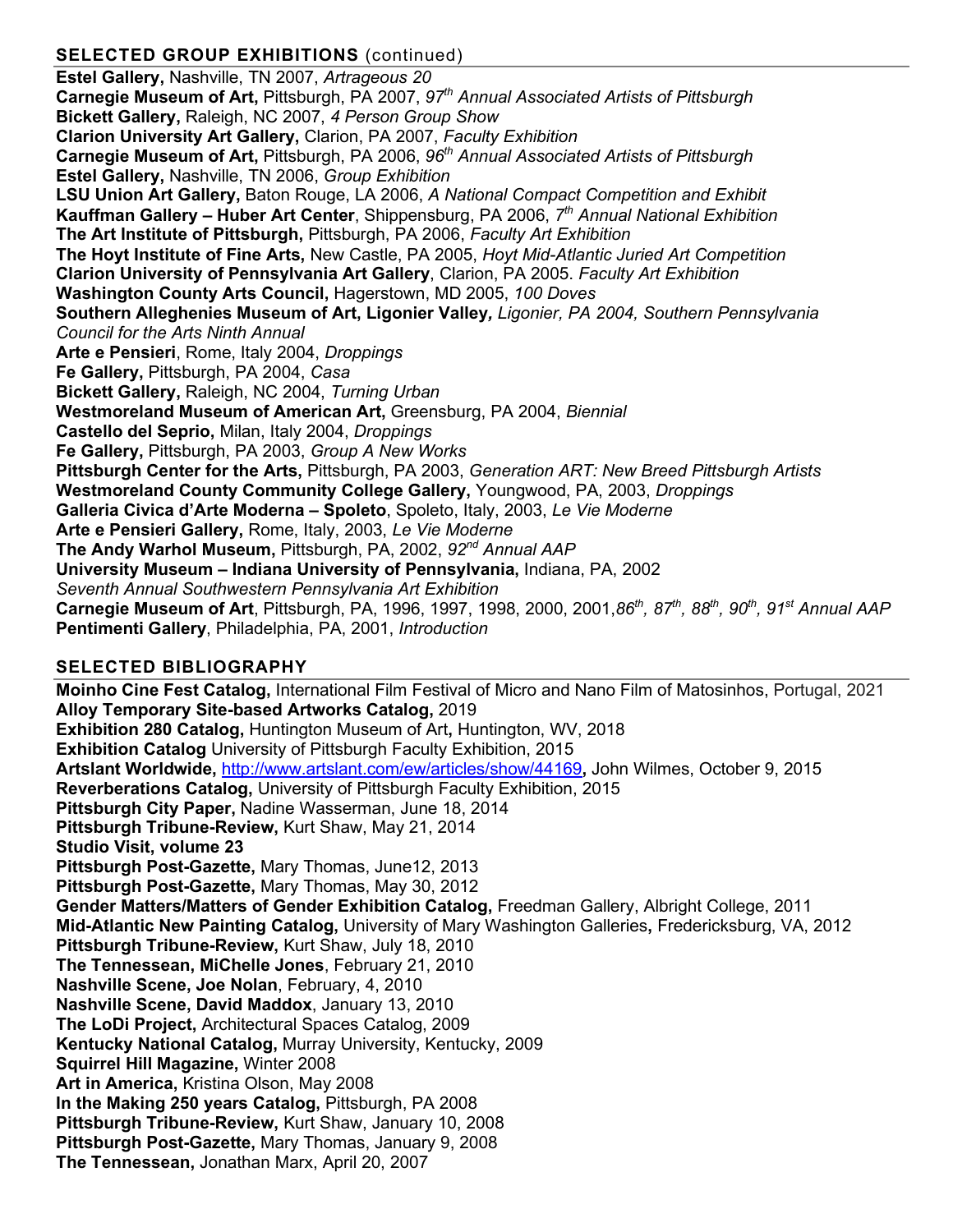# **SELECTED BIBLIOGRAPHY** (continued)

**The Tennessean,** Jonathan Marx, December 4, 2006 **The Raleigh News and Observer,** Caitlin Cleary, June 27, 2004 **Pittsburgh Post-Gazette,** Leslie Hoffman, December 25, 2003 **Pulp,** Alice Winn, December 18, 2003 – December 25, 2003 **Pittsburgh Tribune-Review,** Kurt Shaw, December 11, 2003 **Droppings Catalogue,** An International Exhibition, 2003 **Le Vie Moderne Catalog,** Roma, Spoleto, Termoli, 2003 **The Open Studios Press, New American Paintings,** Number 39, 2002 **Around Philly.com, Painting the Picture,** R.B. Strauss, June 2001 **Pittsburgh City Paper,** Jennifer Lee, May 16-May 23, 2001 **Pittsburgh Post-Gazette,** Mary Thomas, November 5, 2000 **In Pittsburgh,** Sharmila Venkatasubban, October, 2000 **The Open Studios Press, New American Paintings,** Number 27, 2000 **Art Papers,** Paul Krainak, November/December, 1999 **Pittsburgh Post-Gazette,** Mary Thomas, August 10, 1996 **Pittsburgh Tribune-Review,** Graham Shearing, August 18, 1996

## **LECTURES AND PRESENTATIONS**

**Beecher Art & Technology Lecture Series**, McDonough Museum of Art, Youngstown State University, 2022 **[The Arts: Post Post-Modernism as the Response to the Pandemic,](https://8cs64kkm.r.us-west-2.awstrack.me/L0/https:%2F%2Fwww.runtheworld.today%2Froom%2F60347/1/01010179daa7ed04-eb851945-a89d-451d-9a74-9a970dfcaa79-000000/1_fcNtbgNLqDcQImadtkO3BC9M0=217)** Horasis Global Meeting, Panelist, 2021 **Visiting Artist Lecture,** Bloch Hall, West Virginia University, Morgantown, WV, 2020 **Artist Lecture, Kipp Gallery,** Indiana University of Pennsylvania, Indiana, PA, 2019 **Gallery Talk, 937 Gallery,** Pittsburgh, PA, 2018, *Six x Ate, Camouflage* **Artist Lecture, University of Pittsburgh,** Pittsburgh, PA, 2017 **SECAC Conference**, Pittsburgh, PA, *Artist as Writer*: **Session Chair**, 2015 **On Art Writing,** Panelist, Cleveland Institute of Art**,** 2014 **SECAC Conference**, Durham, NC, *Still Painters*: **Session Chair**, 2012 **Gallery Talk, The Westmoreland Museum of American Art,** Greensburg, PA, 2012 **SECAC Conference**, Savannah, GA, Analogous Yet Asynchronous: Digital Imaging and Photography, *The Painted Digital Image,* 2011 **Gallery Talk, University of Pittsburgh, University Art Gallery,** Pittsburgh, PA, 2011 **Artist Lecture, University of Pittsburgh,** Pittsburgh, PA, 2011 **Artist Lecture, Xavier University**, Cincinnati, OH 2009 **Artist Lecture, Honors College, CCAC**, South Campus, West Mifflin, PA 2008 **Artist Lecture, Clarion University**, Clarion, PA 2005 **Gallery Talk, Pittsburgh Center for the Arts**, Pittsburgh, PA 2003 **Visiting Artist, West Virginia University**, Morgantown, WV 2003 **Gallery Talk, Brew House Space 101**, Pittsburgh, PA 2000 **Gallery Talk, 937 Gallery,** Pittsburgh, PA 1996

#### **SELECTED WRITINGS**

**New Art Examiner,** Volume 36 No. 1 September / October 2021, Robyn Day Interview **New Art Examiner,** Volume 35, No. 5 May/June 2021, Scott Turri Talks with Artist John Sims **BOMB,** April 2021, **"**Public and Private Bodies: Jonathan Lyndon Chase Interviewed by Scott Turri" **New Art Examiner,** Volume 34, No. 1 September/October 2019, Kim Gordon, Warhol Museum **BOMB,** July 2019, "Interrogating the Past Sonya Clark interviewed by Scott Turri" **Alloy Temporary Site-based Artworks Catalogue**, Essay: *Full Circle* **New Art Examiner,** Volume 33, No. 3 January/February 2019, Carnegie International, CMOA **Journal of Nanjing Arts Institute**, 2019, pg. 204, Essay: Time Traveler, Naijun Zhang **BOMB,** Decembe**r** 2018, "Experiencing a Museum Through its Past, Liz Park Interviewed by Scott Turri " **New Art Examiner,** Volume 32, No. 6 July/August 2018, Kara Skylling, 707 Gallery **New Art Examiner,** Volume 32, No. 4, March /April 2018, Halee Ebersole, Pittsburgh Center for the Arts **New Art Examiner,** Volume 32, No. 3, January/February 2018, 40<sup>th</sup> Anniversary Mattress Factory Exhibition **New Art Examiner,** Volume 32, No. 2, November/December 2017, Hadi Tabatabai, Miller Gallery, CMU **New Art Examiner,** Volume 32, No. 1, September/October 2017, robotlab, Wood Street Galleries **New Art Examiner,** Volume 31, No. 6, July/August 2017, Michael Williams, Carnegie Museum of Art